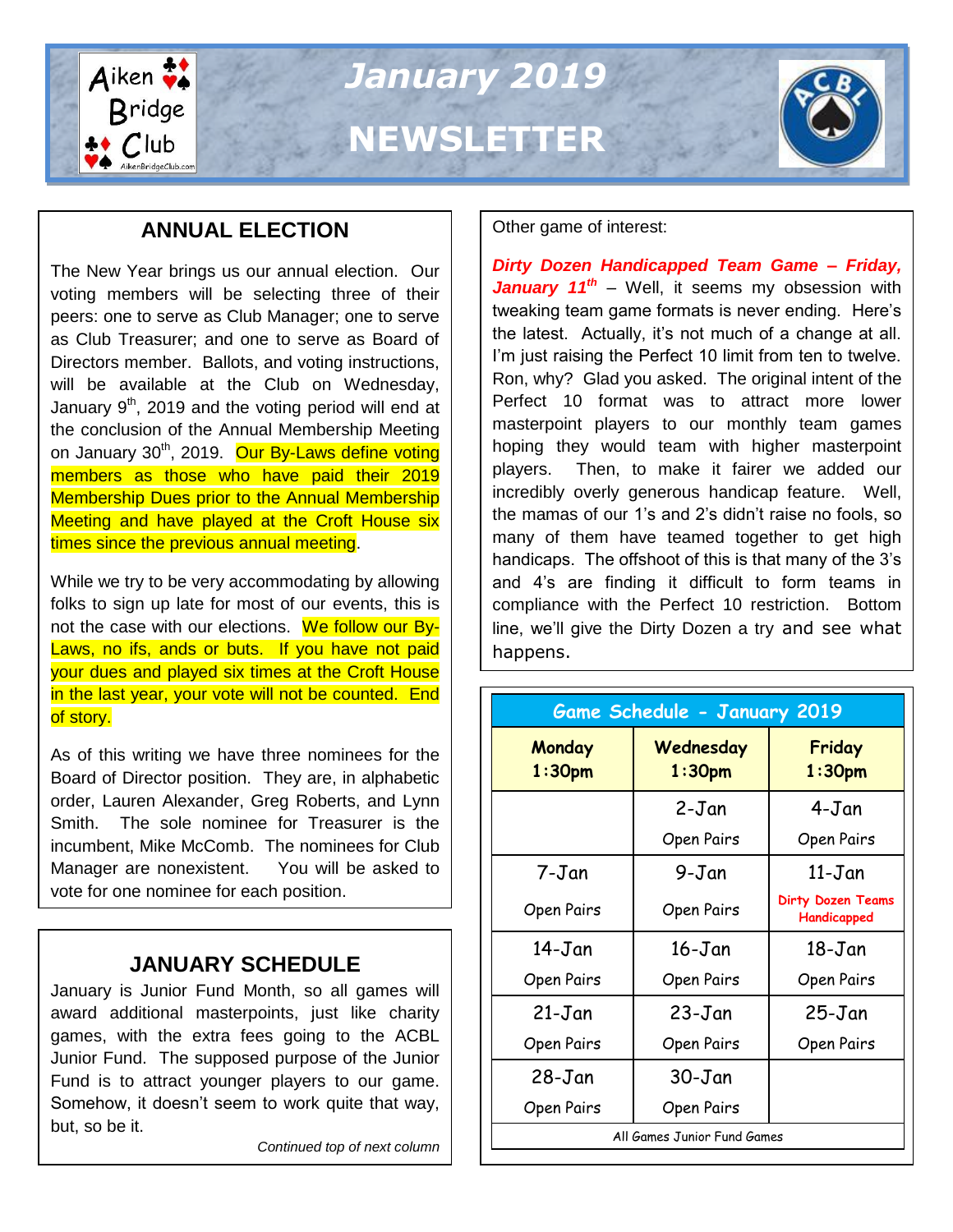## **MISINFORMATION AND UNAUTHORIZED INFORMATION**

**Following is a compilation of three excellent articles written by Jack Self (Columbia Bridge Club Game Director and Past President, District 7 Secretary, and general good guy) as published in the CBC Newsletter. He has graciously agreed to allow me to use his work for your benefit. I may or may not add a few parenthetical comments (which will, (believe it or not), be in parenthesis, (unless they are not) and in a different color (purple)). You know, I love parenthesis because they allow you to create really impressive run-on sentences (my absolute favorites) under the guise of somewhat proper grammar. It was a sad day for me when my English teacher demanded I get my run-on sentencing under control (think that was in high school). High School … you remember that? Well,**  *"When I look back on all the crap I learned in high school, it's a wonder that I can think at all"* **(Free Play for the third person (trying to save the club a few bucks, since I am pretty sure no more than two people read the Newsletter) who gives me the song title and artist of that lyric). By the way, no internet searches allowed. If you are found googling around you will become the Hester Prynne of the ABC and be required to wear a red letter G around your neck.**

**Whoa, way off the reservation again. Sorry!**

**OK, back where we were. The compilation of Jack's articles follows. The information and suggestions in this article are quite important and will make our games fairer and more pleasant for everyone. Once again, thanks to Jack for allowing us to use his articles.**

## **My Partner Gave the Wrong Explanation of My Bid**

There seems to be a recurring problem of what you should do during the auction if your partner gives the wrong explanation of your agreement on what a bid means. This is an attempt to clear up the issue once and for all.

First and foremost, you must not give any indication that your partner gave the wrong explanation. This means you do not make a face, or sigh, or stare at your partner, or start fidgeting. You absolutely do NOT get up and go to the director or call the director and ask to speak to him privately. You do NOT start looking at your card to see if it is listed there. You must be very careful that you do not communicate to your partner that he or she has forgotten what you are playing.

So what do you do? You just sit there and pretend that your partner did give the correct information. Furthermore, you continue to bid as if your partner gave the correct information.

Suppose you and your partner have agreed to play Drury, where a 2 Diamond bid in response to partner's 3<sup>rd</sup> seat opener of 1 of a major shows a limit raise with four card support. On the first hand of the night, your partner deals and passes, as does your right-hand opponent. Now, you, in third seat with your 14 point hand, open 1 Heart. The next player passes and partner now bids 2 Diamonds showing 4-card support and a limit raise. But you forget you are playing Drury and do not alert. The opponents ask what the 2 Diamond bid means and you say that your partner is showing a diamond suit. You decide to rebid your hearts and lay the 2 Heart bidding box card on the table. Your partner knows you have forgotten and have misinterpreted your bid. But she is not allowed to use that information. She must presume you are showing a minimum hand and do not want to go to game. It would be a violation of ethics for her to bid 3 Hearts or 4 Hearts now, hoping you "wake up" and remember what 2 Diamond bid meant. In fact, in all likelihood, if your partner did that and you made four, the director would probably change the contract to 2 Hearts making 4.

The only information you are entitled to during the auction is the information given by your partner's bids. You may not make a bid influenced by your partner's failure to alert or a mistaken explanation .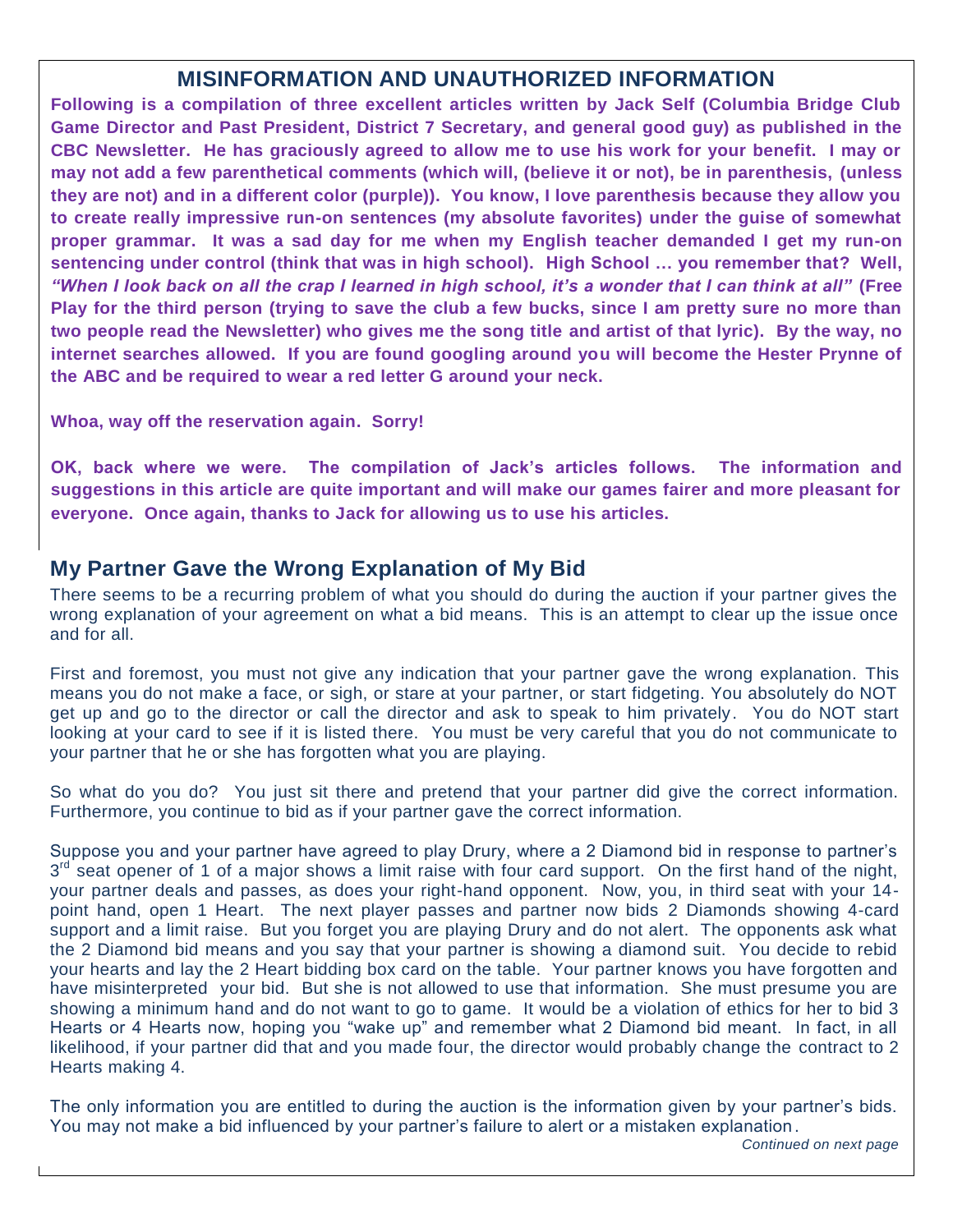### **My Partner Gave the Wrong Explanation of My Bid What Do I Do After the Auction Is Over?**

This section describes what you must do after the auction is over and your partner has forgotten to alert or has given the wrong explanation.

If you are the declaring side (your partner is playing the hand or you are playing the hand), inform the opponents of the mistake before the opening lead is faced. This is something you **MUST** do. Failure to do this at this point may cause a penalty to be levied against you.

If you are the defending side (the opponents are playing the hand) do not say anything at all until the hand is completely over and the last trick is turned. Then you must explain to the opponents what the mistake was.

**IMPORTANT:** If you are defender you MUST wait until the entire hand is over. If you say anything before the contract of the contract of the contract of the contract of the contract of the contract of the contract of the c the hand has been played out, you run the risk of incurring a penalty for letting your partner know that he or she has forgotten something.

In either case, your opponents may want to call the director as soon as you tell them about the mistake to investigate any possible damage.

### **You Be the Director -- Time for You to Make a Ruling**

If you have not read the two earlier sections about a mistaken explanation, please go back and read them now.

You are the director on a Wednesday afternoon game and you hear someone say "Director, please!" and you head on over to the table to see what needs to be done.

It turns out that West has opened 1 Heart and East has bid 2 NT showing an opening hand and four card support (This is the Jacoby convention). West now bids 3 Clubs, showing a singleton club, and East now decides that slam is possible unless two Aces are missing. With that in mind, she bids 4 NT (Blackwood) and West correctly responds 5 Diamonds showing 1 or 4. The opponents ask what the 5 Diamond bid means and East says "He has 0 or 3 Aces" (Oops! East is clearly confused about what her partner's bid means). East now thinks two Aces are missing and shuts down the bidding at 5 Hearts. West, however, knows he has one Ace and also knows his partner doesn't know that, so he bids 6 Hearts.

Okay, your turn to be the director. What do you do?

*Part of the Answer*: First thing you do is tell them to go ahead and play out the hand. They do this and the result is West makes six. Now what? Any more to your ruling?

*Rest of the Answer*: Yes, there is more to the ruling. West made his bid based on the fact that he knew his partner didn't know he had an Ace. He knows this because of the mistaken explanation his partner gave. He is not entitled to make a bid based on what his partner says.

**Falling Down Bridge** give the wrong explanation, he would have assumed they were missing two Aces and passed his partner's He may make bids only on what bidding box cards his partner lays down. If West had not heard his partner 5 Heart bid.

The director should change the final contract to 5 Hearts making 6.

*(continued on next page)*